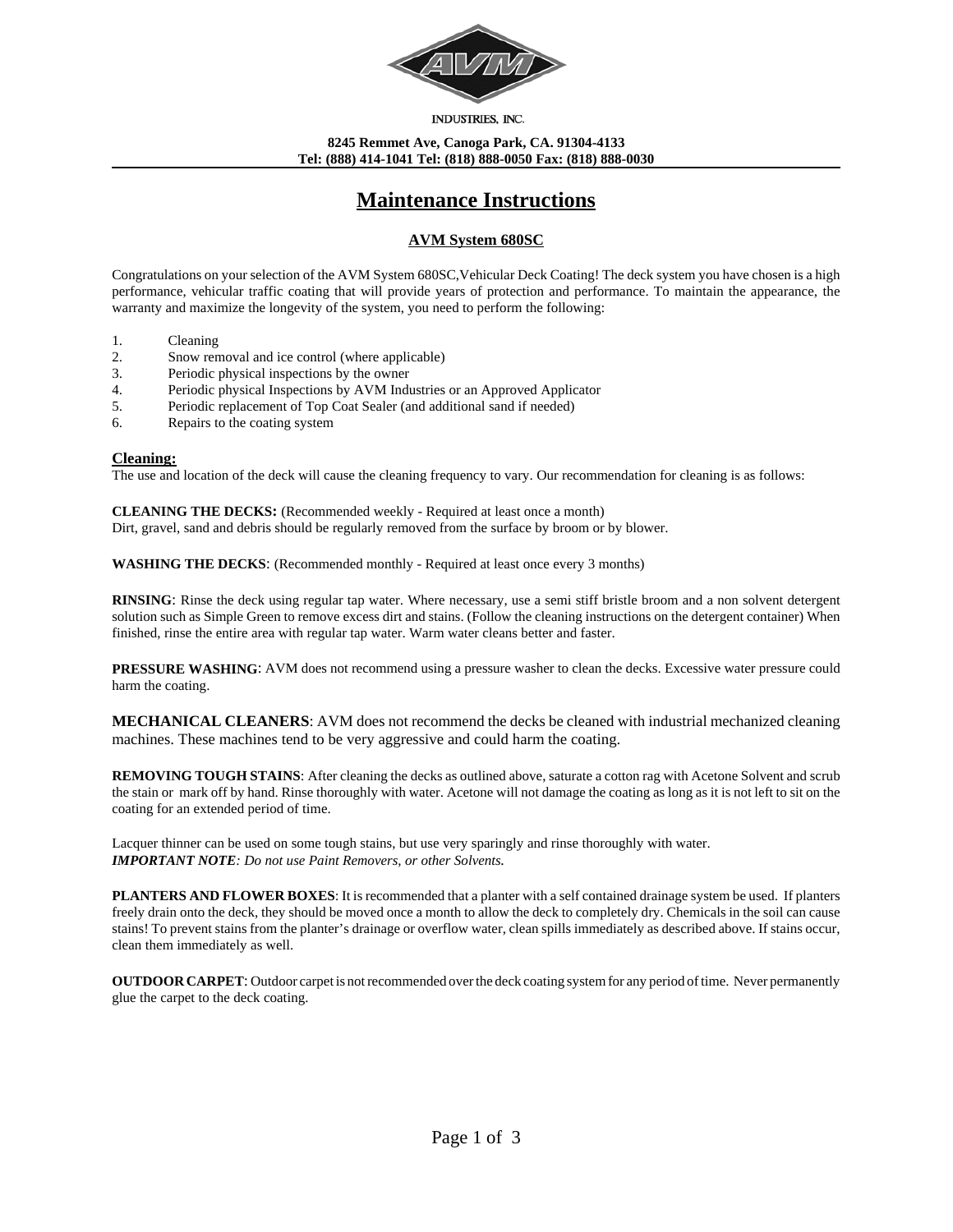#### **SNOW AND ICE CONTROL**

- 1. It should be recognized that piled snow can add a significant load to the deck surface beyond its design load capacity, which could result in significant structural cracks or more serious structural damage. Therefore, immediate removal of piled snow is recommended.
- 2. The use of metal blades should be avoided at all times to prevent physical damage to the coating system.
- 3. Snow blowers (with rubber blades) and snow brooms are recommended as opposed to heavy snow removal equipment.
- 4. Ice should be removed with chemical deicing materials.

**PERIODIC PHYSICAL INSPECTIONS BY THE OWNER**: The deck coating system is subject to extreme abrasive conditions as well as to physical damage from general use and damage resulting from structural problems. Periodical inspections will provide for the proper and timely maintenance work to be done, which will assure a long life expectancy of the deck coating system.

#### **MONTHLY**:

Make a physical inspection to determine if there were any areas of excessive wear or physical damage to the coating.

#### **SEMI - ANNUALLY**:

Make a thorough physical inspection. Such inspections should include, but are not limited to:

- 1. Inspect the sealant at the joints for cracking, peeling and proper adhesion. Also determine if there is any cohesive failure or physical damage to the deck coating.
- 2. Where possible, inspect the underside of the joints for evidence of any leaks.
- 4. Inspect the areas where beams are resting on columns for evidence of stress cracking or excessive movement.
- 5. Where possible, inspect the entire structure from the underside of the deck for cracks which show evidence of a difference in the plane of the materials on each side of the crack.
- 5. Inspect drains and scuppers to ensure there is nothing clogging or blocking them, which might inhibit the proper drainage of water.
- 6. Inspect areas at juncture of horizontal deck and vertical sections (parapet walls, planter walls, building walls, curbs, etc.) To determine if there has been excessive movement at these points which may have caused the coating to crack.
- 7. Inspect the deck coating surface to determine if there are any substantial structural cracks in the substrate which have caused the coating to crack.
- 8. Inspect areas which are subject to high abrasion and wear such as ramps, turning areas, etc

#### PERIODIC PHYSICAL INSPECTIONS AND DECK COATING MAINTENANCE BY AVM INDUSTRIES, LOCAL DISTRIBUTER or an APPROVED APPLICATOR:

Owner is responsible for arranging the necessary inspections and maintenance work on a timely basis as follows:

#### **EVERY TWO TO THREE YEARS**:

(Required for the five and (five + five) year warranty) Owner shall arrange inspections, to be conducted every two to three years from the date of completion, by a representative of AVM Industries Authorized Distributor or Approved Applicator for a fee. Any noted damages must be repaired within thirty days.

#### **EVERY FIVE YEARS**:

#### **RE-SEALING THE DECK COATING**:

At the expense of the owner, every four years following the original application of the deck coating, the entire deck surface shall be cleaned, inspected and resealed with the approved AVM Top Coat Sealer. Adding additional sand (broadcast layer) may be needed as well and will be determined by a representative of AVM Industries, Authorized Distributor or Approved Applicator (Failure to re-seal the deck coating every five years will void the deck coating's extended warranty if available!) The inspection and re-coating work must be done by an AVM Industries authorized applicator.

### **REPAIRS TO THE COATING SYSTEM**:

ACCIDENTAL DAMAGE / REMODELING: Contact AVM Industries, your Distributor or your local Authorized Applicator for assistance. Do not leave damage unattended. It could void the warranty.